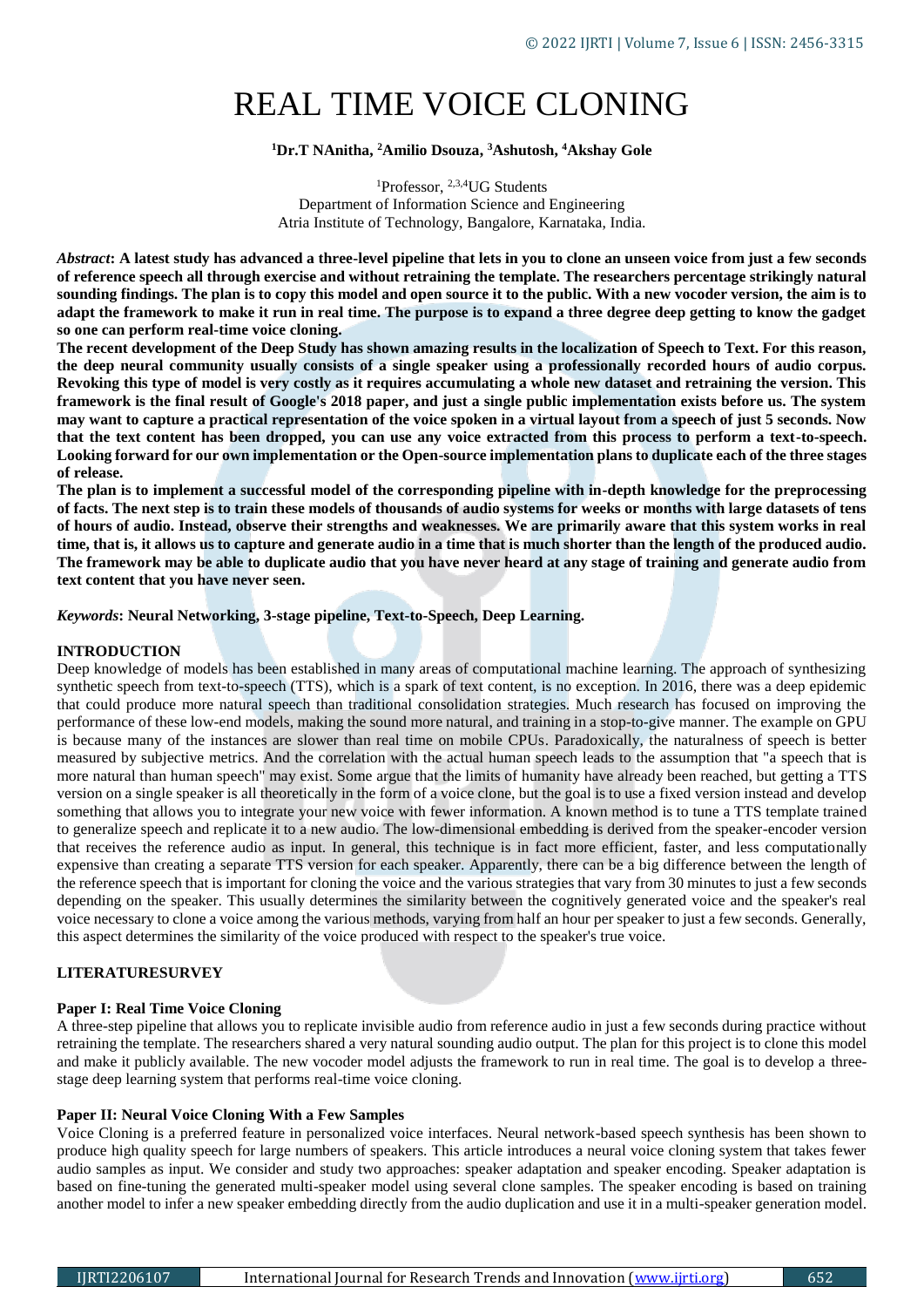In terms of the genuineness of the speech and its likeness to the original speaker, both approaches turn out well even with very few cloned audio. Speaker adaptation can achieve better naturalness and similarity, but requires significantly less cloning time or memory for the speaker encoding approach, making it suitable for resource-poor deployments.

# **Paper III: WAVENET: A Generative Model For Raw Audio**

This article presents WaveNet, a deep neural network for generating raw audio waveforms. The model is completely probabilistic and autoregressive, and the predicted distribution of each audio sample depends on all previous samples. Still, it shows that you can efficiently train your data with tens of thousands of samples per second of audio.When applied to text-to-speech, it provides stateof-the-art performance and is rated by human listeners as a much more natural sound than the best English and Mandarin parametric and concatenated systems. With one WaveNet, you can capture the characteristics of different speakers with equal accuracy and switch speakers by adjusting the speaker ID. When we are trained to model music, we find that it produces novel and often very realistic pieces of music. It can also be used as a discriminative model, showing promising results for phoneme recognition.

#### **Paper IV: Efficient Neural Audio Synthesis:**

The Sequential Model provides state-of-the-art results in the audio, image, and text domains, both in terms of data distribution estimation and high quality sample generation. However, efficient sampling of this class of models remains an elusive problem. Focusing on text-to-speech synthesis, we will discuss a set of common techniques for reducing sample time while maintaining high output quality. First, we will discuss WaveRNN, a single-layer recurrent neural network with a double softmax layer that matches the quality of the state-of-the-art WaveNet model. The compact format of the network allows GPUs to generate 24kHz 16-bit audio four times faster than real time. Then apply a weight pruning technique to reduce the number of weights in the WaveRNN. You can see that large sparse networks perform better than small dense networks for a certain number of parameters. This relationship also applies to sparsity levels above 96%. The low number of weights on the Sparse WaveRNN allows you to sample hi-fi audio in real time on your mobile CPU. Finally, we put forward a new generation scheme based on sub-scaling. This collapses a long sequence into a stack of short sequences, allowing multiple samples to be generated at the same time. Subscale WaveRNN produces 16 samples per step without compromising quality and provides an orthogonal method to increase sample efficiency.

# **Paper V: Natural TTS synthesis by conditioning Wavenet onMel spectrogram predictions:**

This paper illustrates the Tacotron 2, a neural network architecture for speech synthesis directly from text. The system consists of an iterative inter-sequence functional prediction network that maps character embeddings to Melscale spectrograms and a modified WaveNet model that acts as a vocoder that synthesizes time domain waveforms from these spectrograms. Our model scores a Mean Opinion Score (MOS) of 4.53. This is comparable to MOS 4.58 for professionally recorded voice. To validate the design decision, we present an ablation study of the key components of the system and evaluate the impact of using the Mel spectrogram as input to WaveNet instead of voice, duration, and F0 functions. In addition, a compact intermediate acoustic representation shows that the WaveNet architecture can be greatly simplified.

# **Paper VI: VOICE CLONING: A Multi-Speaker Text-To-Speech Synthesis:**

Deep learning models are becoming mainstream in many areas of machine learning. Text-to-Speech, the process of synthesizing an artificial speech from text, is not an exception. For this purpose, deep neural networks are typically trained using a corpus of recorded audio from a single speaker for several hours. Attempting to generate a speaker voice that is different from the one you learned is costly and labor intensive, as you will have to acquire a new dataset and retrain the model. This is the main reason why TTS models are usually single speakers. The proposed approach aims to overcome these limitations by trying to obtain a system that can model a multi-speaker acoustic space. This allows you to generate sounds that resemble the sounds of different target speakers, even if they were not observed during the training phase.

## **PROPOSED SYSTEM**

The basic components of the whole program can be expressed as follows.

The important elements are:

• Feature Extractor: -The role of the feature extractor is to provide data that better shows how the voice produced by the model sounds.

 Acoustic Model:- The relationship between the calculated features and the output acoustic features for the input text is learned by a statistical generative model called the acoustic model.

 Vocoder: A system that can reconstruct audio waveforms from the acoustic features generated by an acoustic model. Derivate the audio waveform from the spectrogram generated by the synthesizer.

 Speaker Encoder: Derives embedding from short utterances of a single speaker. Embedding is a meaningful expression of the speaker's voice, where similar voices approach each other in potential space.

 Synthesizer: The embedded speaker creates a spectogram from the text. This model is the popular Tacotron 2, which does not uses the WaveNet.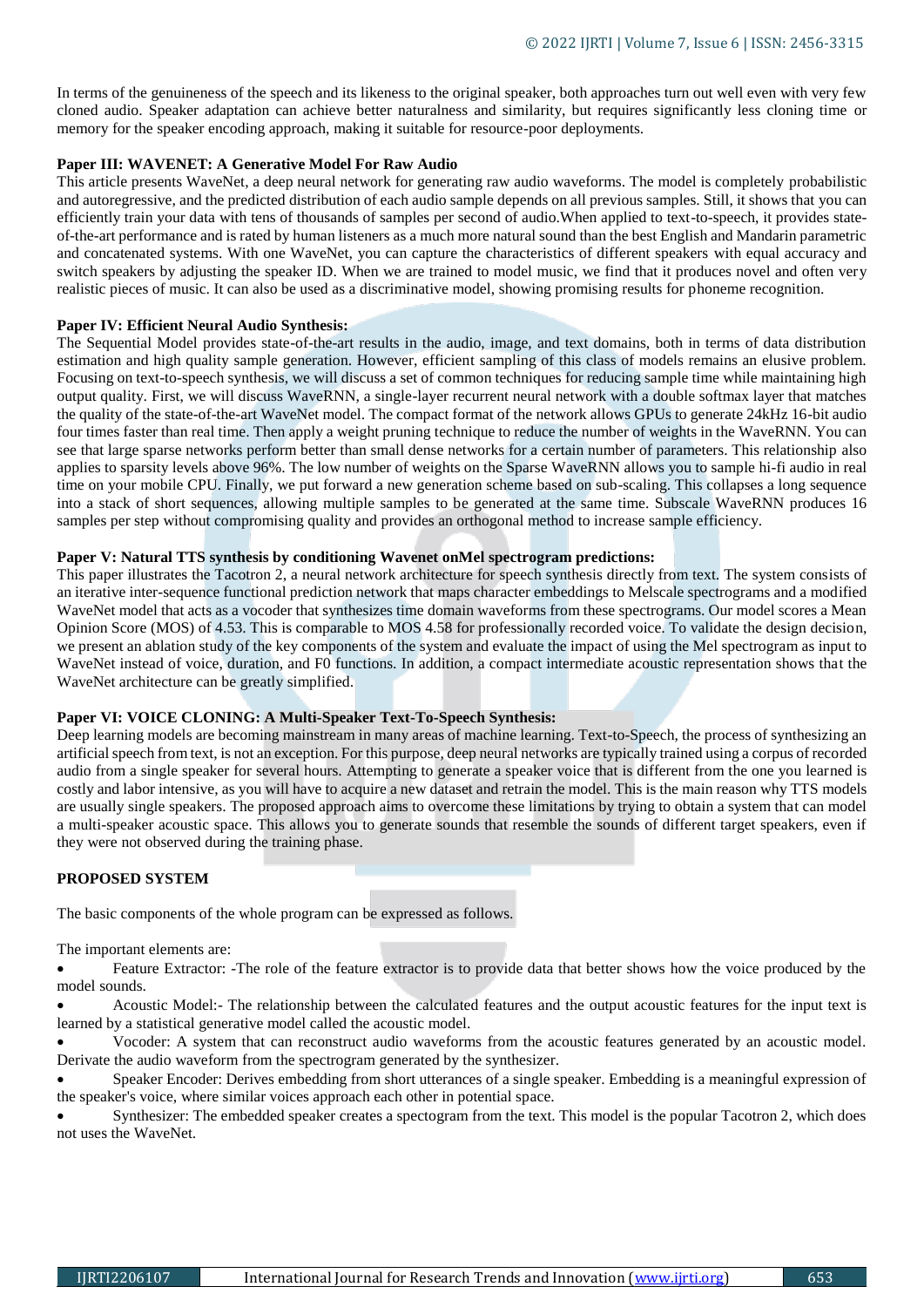

Figure 1: System Block Diagram

# **FLOW CHART**

The above diagram elaborates the flow of the processes we plan to use for the execution of our project. The Encoder takes in the input audio and creates voice embeddings which have the characteristics of the unique speaker voice. The Synthesizer generates a grapheme or phoneme sequence from the input text using Machine learning algorithms. The outputs of the encoder and synthesizer generates a Mel-Spectrogram that is used by the vocoder to furnish the final cloned voice output in the most aspirated voice without the need to train the system again.



#### **IMPLEMENTATION**

#### **V.I Implementation**

The system-wide implementation includes processes such as installing prerequisites, configuring the environment for the project to function properly, retrieving datasets, encoding and implementing encoder modules, synthesizer modules, and vocoder modules. As mentioned above, all coding and required implementation was done in Python 3.

# **V.II Installations**

The mandatory installations that are required for the working of the project included •TensorFlow GPU(1.10.0=<Version<=1.14.0) •Umap-learn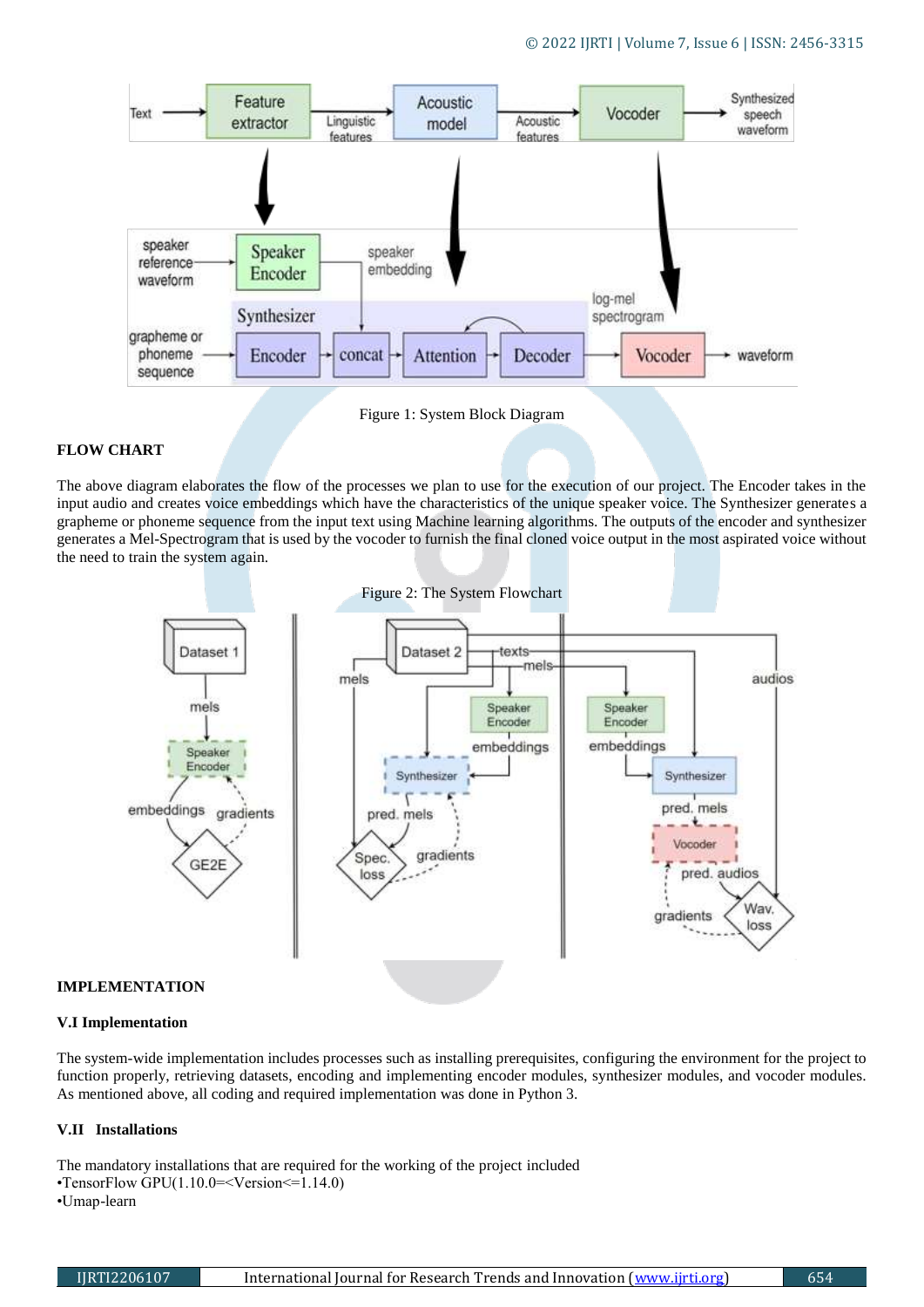•Visdom •Webrtcvad •Librosa (0.5.1=<Version) • Sounddevice •Unidecode •PyTorch •Inflect

The above installation was done using the Python pip in Python shell. Once the installation is complete, you need to configure the new installation to create the appropriate environment for our work and accessing our project work. This is done using the demo cli.py file. If the demo cli.py file runs successfully, the requirements have been successfully installed and configured.

# **V.III Dataset used**

Researchers have found two datasets on the SV2TTS to train both synthesizers and vocoders. These are the LibriSpeechClean mentioned above and the VCTK10, a panel of only 109 native English speakers recorded using professional equipment. During the test, VCTK audio is sampled at 48 kHz and downsampled to 24 kHz. This is still higher than LibriSpeech's 16kHz sampling. Synthesizers trained in LibriSpeech are more generalized in terms of similarity than VCTK, but at the expense of natural language. The record was public and a simple inquiry email to the University of Edinburgh (the original owner of the record) was sufficient to get the database download link.

# **V.IV Implementation of Speaker Encoder**

The first module to be trained is the Speaker Encoder. It handles the audio input provided to the system and hence includes the preprocessing, audio training and visualization models. The Speaker Encoder is a LSTM3-layer comprised of 768 hidden nodes and a 256-unit projection layer. Since we did not find any reference to what a projection layer is in any of the articles, we believe that it is simply a closely networked layer of 256 outputs per LSTM that is iteratively applied to each LSTM output. Instead of implementing the speaker encoder for the first time, it can be directly used 256 LSTM layers for quick prototyping, simplicity and a lighter training load. Here we get a 40-channel log-mel spectrograms as our output with a window width of 25ms and a stage of 10ms. The last layer's L2-normalized hidden state is the output (which is a 256-element vector).A pre-standardization ReLU layer with the goal of making embedding sparse is also featured in our implementation and thus easier to interpret.

#### **V.VI Implementation of Synthesizer**

The synthesizer used is the Google Tacotron 2 model used without Wavenet. Tacotron is an iterative intersequence system that predicts text-based mel spectrograms. Certain characters are first inserted as a vector from the text string. Followed by standard layers to increase the length of a single encoder block. These frames go through bidirectional LSTMs to create encoder output frames. Now, this is the point where SV2TTS makes changes to the architecture. The speaker embedding is tied to each frame created by the Tacotron encoder. To generate a decoder input frame, the attention function processes the encoder output frame. In our implementation, the pronunciation of the input text is not checked and the characters are provided as is. Still, there are some cleaning steps. Replace abbreviations and numbers with full-text format, move all letters to ASCII, normalize spaces, reduce all letters. Punctuation marks can be used, but they are not in the record.

#### **V.VI Implementation of Vocoder**

The modules in the sequence are expected to be trained by the Encoder Synthesizer Vocoder, so the Vocoder modules are trained last. WaveNet is a vocoder for SV2-TTS and Tacotron 2. The vocoder model used is the open source PyTorch implementation 15, based on WaveRNN, but with several different user fatchord design options.This architecture is called "Alternative WaveRNN". The mel spectrogram and its corresponding waveform are divided into the same number of segments in each training phase. The design inputs are segment t and segment t-1 of the simulated spectrogram. It should be designed to produce waveform segments t of the same length. The mel spectrogram goes through the upsampling network to match the length of the target waveform (the number of mel channels remains the same). Models like resnet use the spectrogram as an input to generate features that adjust the layers as the mel spectrogram is converted to a waveform. The resulting vector is repeated to adjust the length of the waveform segment. This adjustment vector is then evenly divided into channel dimensions in four ways, with the first part concatenated with the upsampling spectrogram and waveform segment of the previous time step. With a skip connection, the resulting vector undergoes some transformations. First two GRU layers, then a high density layer.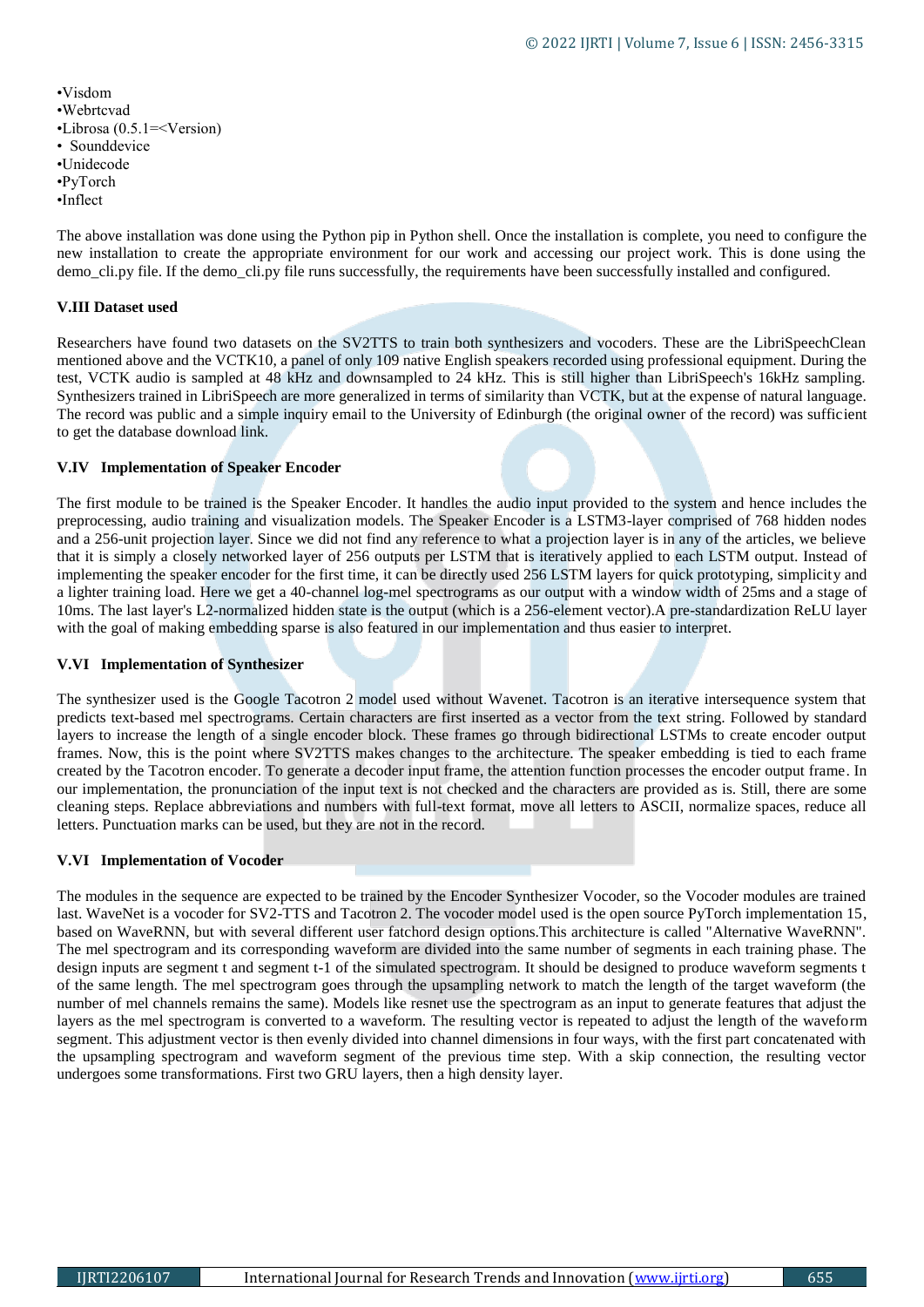# **TESTING AND DEBUGGING**

The model was tested in a Google provided online machine-learning environment known as Google collab to ensure the original produced good results before it adopted by a larger process. The initial issues in testing were related to audio input errors and environment configurations. Those were resolved after relevant problematic sections of code. The screenshots of the testing process are attached below:

| Ministromers Colemans No. X<br># camed @ Refredt & Mount Dice                                                                                                               | T.T. Spisov Philadelphian amazin, control tax international transmission of the second<br><b>CONTRACTOR</b><br>THE MAILORD ANGLONG DEGION DERIVATION CONTACTOR                                                                                                                                                                                                                                                                                                                                                                                                                                                                                                                                                                                                                                                                             |
|-----------------------------------------------------------------------------------------------------------------------------------------------------------------------------|--------------------------------------------------------------------------------------------------------------------------------------------------------------------------------------------------------------------------------------------------------------------------------------------------------------------------------------------------------------------------------------------------------------------------------------------------------------------------------------------------------------------------------------------------------------------------------------------------------------------------------------------------------------------------------------------------------------------------------------------------------------------------------------------------------------------------------------------|
| <b>B</b> First Trive Italy Classes<br><b>BE Lisabilities</b>                                                                                                                | To: Justice(Pool, They elser Cleaning pressured (1):<br>men lausi, itemiti                                                                                                                                                                                                                                                                                                                                                                                                                                                                                                                                                                                                                                                                                                                                                                 |
| presider:<br><b>MITMAR</b>                                                                                                                                                  | 1.1 long-pureaud.da-<br>within prevaled its<br>$\mathbf{r}$                                                                                                                                                                                                                                                                                                                                                                                                                                                                                                                                                                                                                                                                                                                                                                                |
| today<br>WHEN !<br>neconter<br>LIGENSE RHY<br><b>REACHER</b> and<br><b>BATHL</b> JTL26<br>Arm: 640-1.30-AM<br>Airms Judget 31 mm<br>dermb/doct.22 learn<br>dermi, baddon ac | TENNISCO MUSEU (SENAR MARCELLI)<br>INTEREST weaker-tutched molecule presentation.<br>rrasting) suitballiscruppe wouldn't<br>creating: synthesizer/www6.mobilizijgs-archivalent<br>INVESTIGATION CONTACTING OBJECTIVES ON THE ENTERTAINMENT AND RELEASED<br>extracting) synthesize reased autoicings pretroleutitans pretroleutel required to a construction of the construction<br>DYSAGON: WHEN-EDIFTWARE MONTHLISTS AFRAUTABLE EXERCITOR PERSONAL MONTH, CONFIDENTIAL AREA ARRESTS ON A<br>Infining, systemline/sport emelorizes preterionizies; preterional/Leurence andci.chir.crement.com<br>Infacting, spokestianismom modelslings androsizations previouslingition model rhat remembers<br>creating! visitate/cureta semilar<br>creating: constructor modificational and<br>inflating: moder/caves witclin/aintrainationstruined.pt |
| Anno Josepher, collab to the                                                                                                                                                | last get trendit likesytacted<br>[[아이들] 아이들은 아이들은 아이들이 아이들                                                                                                                                                                                                                                                                                                                                                                                                                                                                                                                                                                                                                                                                                                                                                                                 |
| woulder progressed un-<br>49104.34109<br>premarine (s)<br><b>INVENTIOUS</b> \$1.<br>STCR DE available                                                                       | Natility package 11111 from<br>Boiling dominant true<br>bialing state invention  loss<br>the following national was automobility installed and in to larger requirement<br>[100/2216-100801-418]<br>to "ack automobile" to control it                                                                                                                                                                                                                                                                                                                                                                                                                                                                                                                                                                                                      |

#### Figure 3: Uploading the project for testing on Google Collab

| Colemans Has N                                                                                                                                                                                         | textile nettect and in forest interest                                                                                                                                                                                                                                                                                                                                                                                                                                                                                                                                                         |
|--------------------------------------------------------------------------------------------------------------------------------------------------------------------------------------------------------|------------------------------------------------------------------------------------------------------------------------------------------------------------------------------------------------------------------------------------------------------------------------------------------------------------------------------------------------------------------------------------------------------------------------------------------------------------------------------------------------------------------------------------------------------------------------------------------------|
| United: Il Novem - At Mont-Inne-<br>19<br>to find free more chiving<br><b>BU</b> Internation<br>grounding.<br><b><i>ALCOHOL:</i></b><br><b>Dubit</b>                                                   | Network sided sider at audio fillment of a sides to be closed (NO, law), WA. This,  It<br>instruction of the property of the control and control and control of the<br>started the notwively.<br><b>Created the extenting</b><br>with a settern (in it won) to be settled bet.<br>with, this is as exaple for buil the miss clering subg engle title for clering a per-trained entit for the giver project, as has t<br>crossive the aut spectrigner<br>turnmilling He sportster<br>A CONSULTANT CONTINUES IN THE REAL PROPERTY OF THE REAL PROPERTY OF THE PARTY OF THE PARTY OF THE PARTY OF |
| allin.<br><b>VISIONS</b><br>LSCEINISE Fair<br><b>READWEVAL</b><br>Arrest of Ar-<br><b>British, Aldonal 195 cases</b><br><b>Bellis Added (F) cap</b><br><b>Amic.Julpet, ID was</b><br>dama (milihai yay | favor midpot at time output \$1,000-<br>Transfer (1975) and the CR Every ST RT (1985) and the<br>taske file secondalis<br>treated the establing.<br>of the at authors: (AGP works) by he systemations<br>Hello, 799x To at example for Med. The beins (Dening onling bough today for classing a pre-resolutional<br>trained the aut reaching on<br>backback (Eng. 154 payerback).<br><b>CONTRACTOR</b> STANDALLABOR   AUGUST 2020   SEC ANNO 19,000   TYCARDS                                                                                                                                  |
| area delles collat anni-<br>FROORITI JPRAFTERVAL ATA<br>Ale disciplination<br>production f.cg.<br><b>B.</b> economistical<br>TLE-JT-10-a-a/am                                                          | layed certer as the celler Street<br>п                                                                                                                                                                                                                                                                                                                                                                                                                                                                                                                                                         |

Figure 4: The output obtained on Google Collab while testing. This signified successful testing of initial project

#### **DEBUGGING**

The main issues encountered during implementation and testing were environment and installation issues. Therefore, it was helpful to reinstall modules such as PyTorch and Webrtcvad with lower version specifications and customizations. Another bug we encountered was the toolbox used to open an instance before closing it immediately. Proper investigation revealed that this was happening because the root directory was not passed to the record path. After passing the required root directory command, I found that the system was working properly. The other errors I encountered were trivial and could be fixed by checking the code.

#### **RESULT**

With the error-free working and execution of the project, the system was able to successfully clone a given voice audio through TTS(text-to-speech) synthesis. As quality of voice is a subjective property, it is not possible to assign a quantitative measure for the accuracy reached by the results. The best approach would be to calculate the Mean Opinion Score (MOS) where a survey can be held to get an opinion whether the obtained cloned audio output compares with the natural human voice. After an extensive survey of MOS it can be said that the voice cloned through the given system is closely comparable to original human voice but lacks in naturalness and accent, parameters which can be worked upon.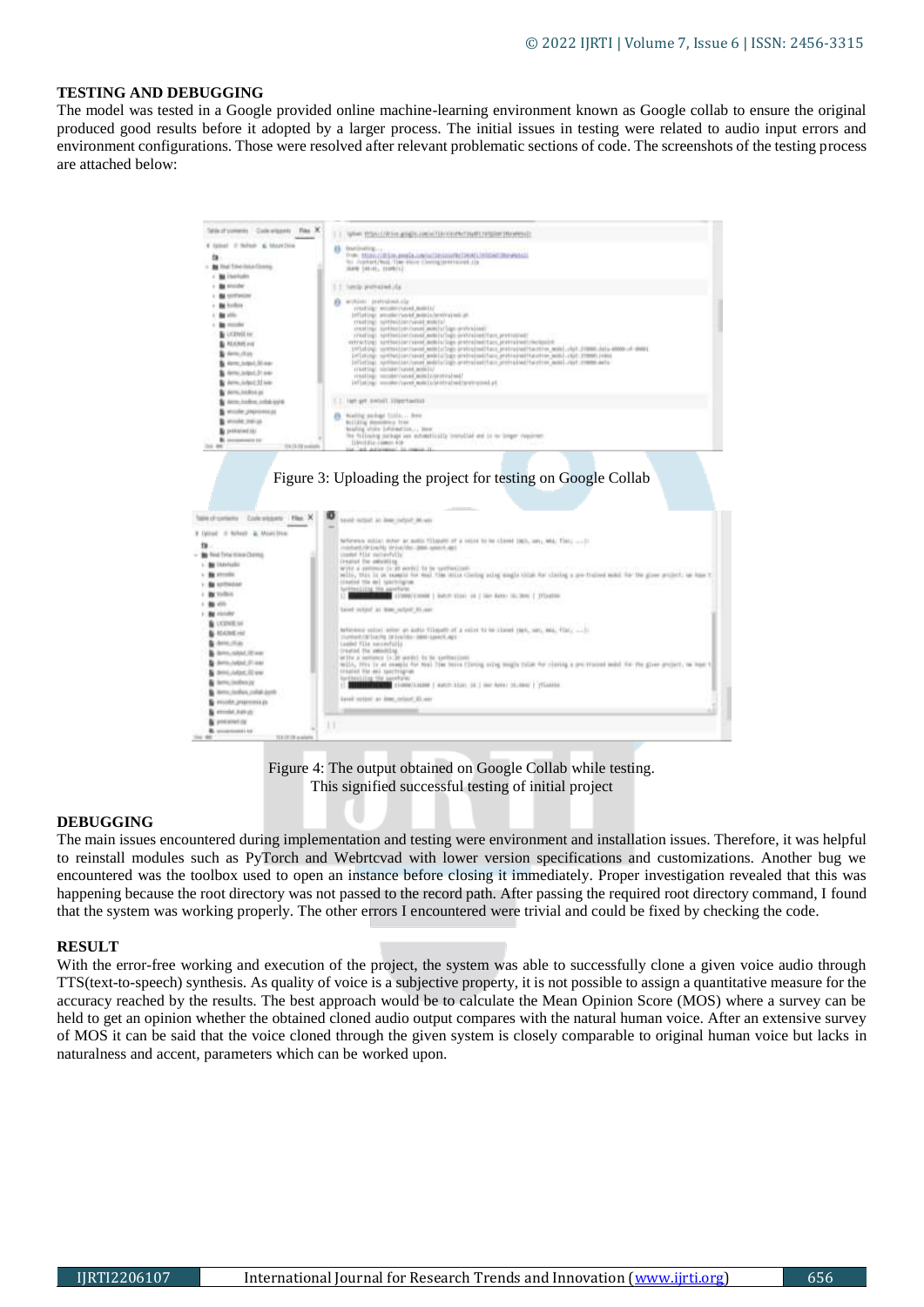The shell working of the project affirms that the processes are working in desired manner and further gives the chance of development of the project if necessary. A graphical interface was created allowing users to quickly, and without first having to study it to, get their hands on the framework. It is named the "SV2TTS toolbox." The toolbox interface can be seen in Figure 8.2. It is written with the graphical interface Qt4 in Python and is thus cross platform.



Figure 5: The SV2TTS Tool box used for graphical interfacing of the project.

The toolbox holds many common language records, and you can modify new records to include them. In addition, the client can record the utterance and duplicate his speech.

When the utterance is loaded, its embedding is calculated and the UMAP projection is automatically updated. A mel spectrogram of the utterance is drawn (center row on the right), but this is for comparison only as nothing has been measured. Note that the embedding is a one-dimensional vector, so the square shape has no structural meaning with respect to the embedding value. Drawing embeddings visually show the difference between the two embeddings.

The client can write any text to synthesize (upper right of the UI). As a reminder, the template does not support punctuation and is deprecated. The user needs to insert line breaks between the individually synthesized parts to adjust the rhythm of the generated utterance. The concatenation of these parts then becomes a complete spectrogram. By compositing the spectrogram, it will be displayed in the lower right corner of the interface.

The client lastly develops a section with the help of the vocoder that responds to the synthesized spectrogram. The import bar shows the progress of the generation. When complete, a composite utterance embedding is generated (on the left side of the composite spectrogram) and projected in UMAP. Clients can use embedding as a next-generation guide.

| OpinionSet  | <b>Naturalness</b> | Similarity      | Source               |
|-------------|--------------------|-----------------|----------------------|
| <b>VCTK</b> | $4.28 \pm 0.05$    | $1.82 \pm 0.08$ | Jiaet al 2018 paper  |
| LibriSpeech | $4.01 \pm 0.06$    | $2.77 \pm 0.08$ |                      |
| ThisProject | $4.10 \pm 0.12$    | $2.19 \pm 0.20$ | Survey $(25$ people) |

Table 1 : Final MOS Results obtained from a personal survey

The table above is a summary of the final results. It attempts to give the highest subjective measure that can be obtained to understand the quality of the audio produced by our project.

#### **CONCLUSION**

This project has successfully developed a framework for real-time voice cloning that has not been published. Despite some unnatural prosody, the results are satisfactory and the framework's ability to replicate speech is very good, but at the level of how to use more reference speech time. There is none. Beyond the scope of this project, there are still ways to improve certain frameworks and implement some of the recent advances in this area made at the time of writing. The above projects and research used advanced deep learning networks and improved the previously tested approach to generate speeches. While it has been agreed that our design and toolbox is one of the improved TTS prototype versions, we can also confirm the hypothesis that better and more advanced models for the same technical discipline will be developed in the future. Therefore, this approach proved to be an attempt to understand, implement and innovate the expertise gained during the company's research. We believe that more powerful forms of